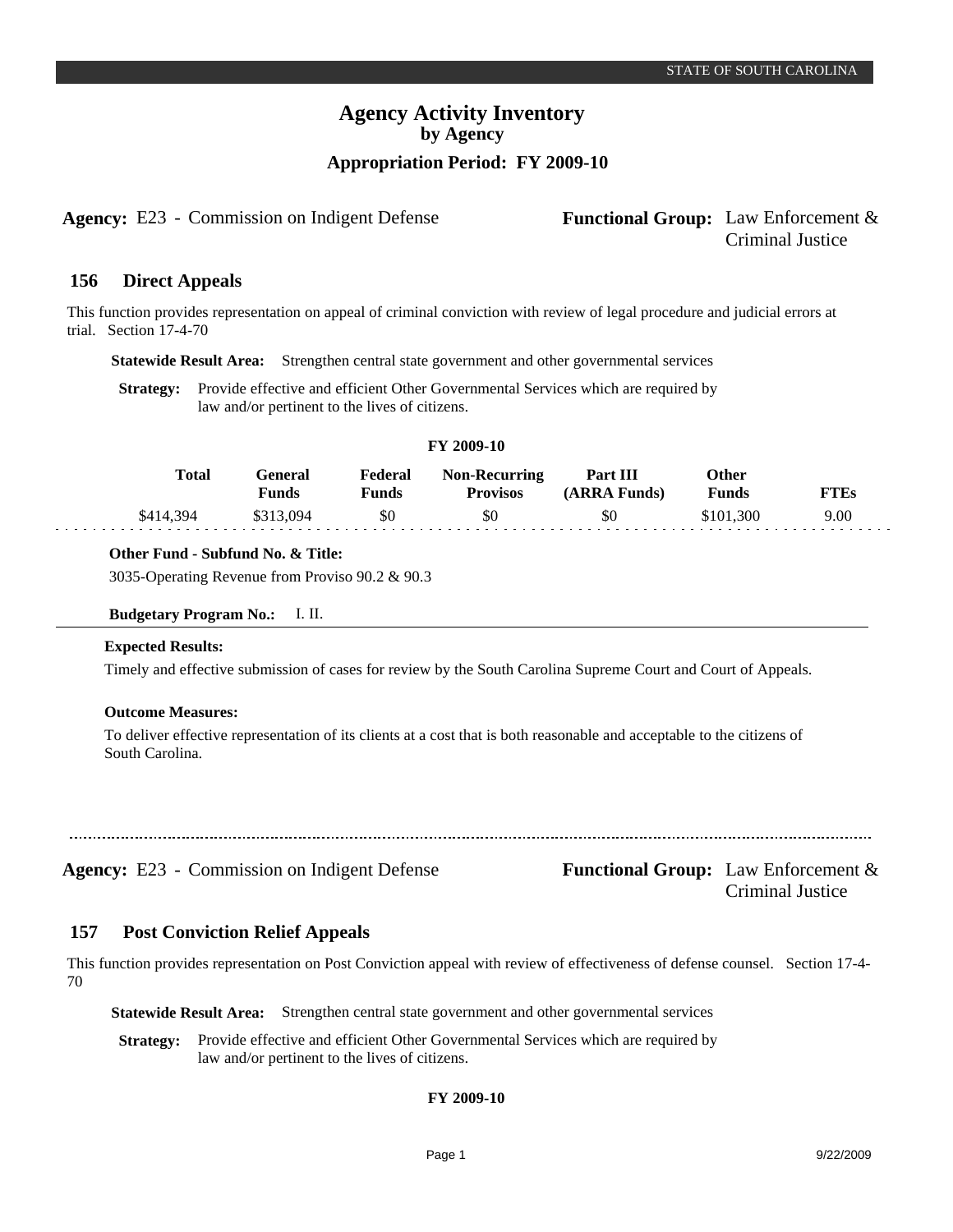## **Appropriation Period: FY 2009-10**

| <b>Total</b>                                                                         | <b>General</b><br><b>Funds</b> | Federal<br><b>Funds</b> | <b>Non-Recurring</b><br><b>Provisos</b> | Part III<br>(ARRA Funds)                                                                                             | <b>Other</b><br><b>Funds</b> | <b>FTEs</b>      |
|--------------------------------------------------------------------------------------|--------------------------------|-------------------------|-----------------------------------------|----------------------------------------------------------------------------------------------------------------------|------------------------------|------------------|
| \$414,394                                                                            | \$313,094                      | \$0                     | \$0                                     | \$0                                                                                                                  | \$101,300                    | 9.00             |
| Other Fund - Subfund No. & Title:<br>3035-Operating Revenue from Proviso 90.2 & 90.3 |                                |                         |                                         |                                                                                                                      |                              |                  |
| <b>Budgetary Program No.:</b>                                                        | I. II.                         |                         |                                         |                                                                                                                      |                              |                  |
| <b>Expected Results:</b><br><b>Outcome Measures:</b>                                 |                                |                         |                                         | Timely and effective submission of cases for review by the South Carolina Supreme Court and Court of Appeals.        |                              |                  |
| Carolina.                                                                            |                                |                         |                                         | To provide representation on Post Conviction relief cases that is reasonable and acceptable to the citizens of South |                              |                  |
| <b>Agency:</b> E23 - Commission on Indigent Defense                                  |                                |                         |                                         | <b>Functional Group:</b> Law Enforcement &                                                                           |                              | Criminal Justice |

#### **Administration 159**

This function provides executive leadership, policy development and review, financial services, personnel services, statistical collection and analysis, communications and other related administrative services. Section 17-3-310.

**Statewide Result Area:** Strengthen central state government and other governmental services

**Strategy:** Provide effective and efficient Other Governmental Services which are required by law and/or pertinent to the lives of citizens.

## **FY 2009-10**

| Total       | General<br>Funds | Federal<br>Funds | <b>Non-Recurring</b><br><b>Provisos</b> | Part III<br>(ARRA Funds) | Other<br>Funds | FTEs |
|-------------|------------------|------------------|-----------------------------------------|--------------------------|----------------|------|
| \$2,182,200 | \$432,200        | \$0              | \$0                                     | \$0                      | \$1,750,000    | 5.00 |

**Other Fund - Subfund No. & Title:**

4313- Court Fees and Fines

## **Budgetary Program No.:** I., II.

#### **Expected Results:**

Administration seeks to provide the timely payment of vouchers and dissemination of accurate accounting and statistical information. Administration is responsible for constantly seeking ways to improve the indigent defense system; providing excellent, cost-effective representation and to provide timely and effective processing of financial and personnel transactions in a stable work environment allowing undisrupted agency activity.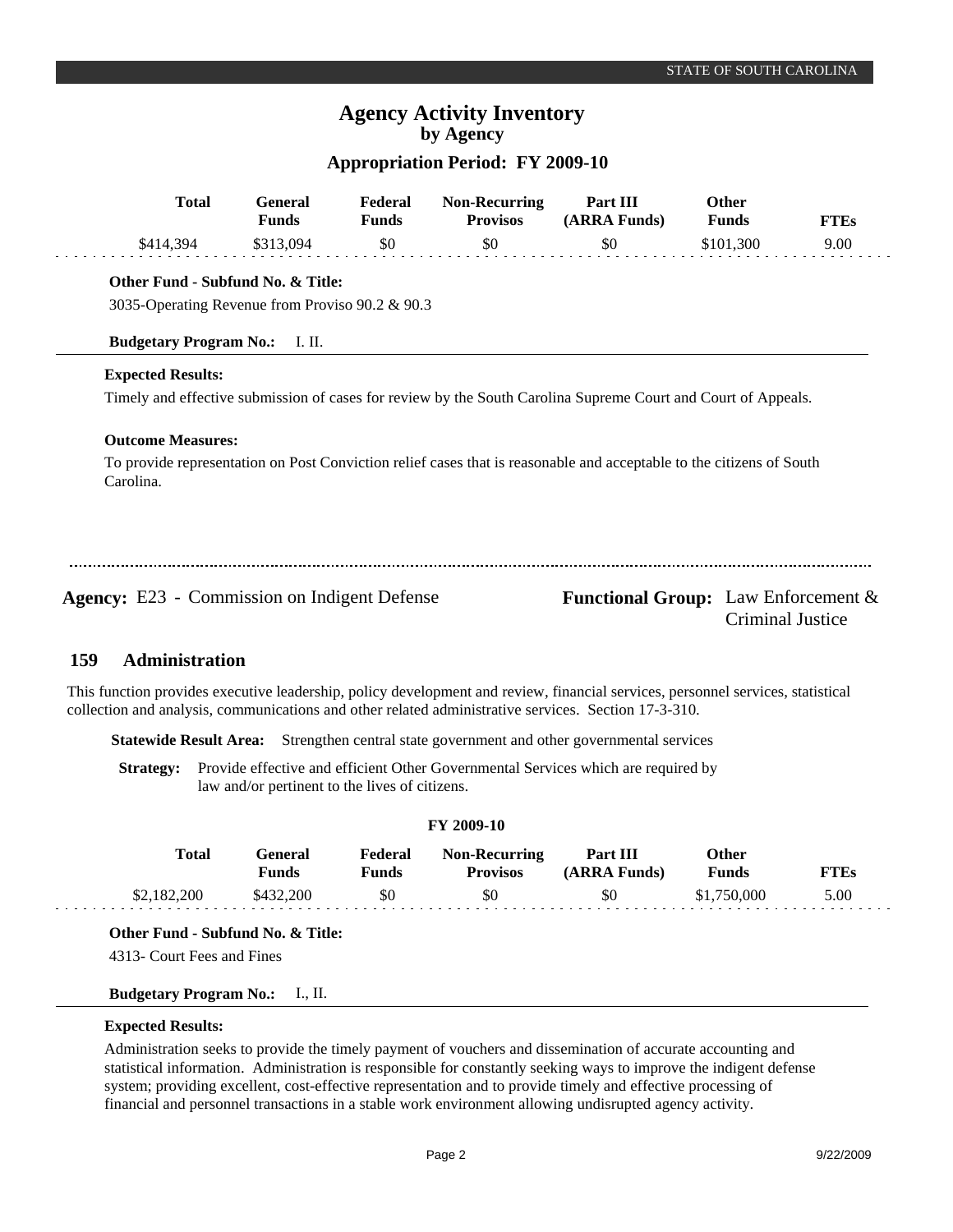#### **Outcome Measures:**

To support the administration of justice, thereby improving the safety of people and property and to provide needed services to indigent persons involved in court procedures by providing speedy reimbursement for services provided

**Agency:** E23 - Commission on Indigent Defense **Functional Group:** Law Enforcement &

Criminal Justice

#### **Legal Aid Funding 160**

This is a pass-through fund to the SC Centers for Equal Justice pursuant to Section 14-1-204. Funds provide free legal services in civil matters involving issues such as housing and consumer fraud.

**Statewide Result Area:** Strengthen central state government and other governmental services

**Strategy:** Provide effective and efficient Other Governmental Services which are required by law and/or pertinent to the lives of citizens.

|                                                                                                                  |                                |                         | FY 2009-10                              |                                            |                |             |
|------------------------------------------------------------------------------------------------------------------|--------------------------------|-------------------------|-----------------------------------------|--------------------------------------------|----------------|-------------|
| <b>Total</b>                                                                                                     | <b>General</b><br><b>Funds</b> | Federal<br><b>Funds</b> | <b>Non-Recurring</b><br><b>Provisos</b> | Part III<br>(ARRA Funds)                   | Other<br>Funds | <b>FTEs</b> |
| \$1,700,000                                                                                                      | \$0                            | \$0                     | \$0                                     | \$0                                        | \$1,700,000    | 0.25        |
| Other Fund - Subfund No. & Title:                                                                                |                                |                         |                                         |                                            |                |             |
| 4313-Legal Aid Fund                                                                                              |                                |                         |                                         |                                            |                |             |
| <b>Budgetary Program No.:</b> I., Special Items                                                                  |                                |                         |                                         |                                            |                |             |
| <b>Expected Results:</b>                                                                                         |                                |                         |                                         |                                            |                |             |
| Disbursement of allocated funds                                                                                  |                                |                         |                                         |                                            |                |             |
| <b>Outcome Measures:</b>                                                                                         |                                |                         |                                         |                                            |                |             |
| Pursuant to Section 14-1-204, distribution of funding to grantees of Legal Services Corporation to provide legal |                                |                         |                                         |                                            |                |             |
| services to underprivileged citizens in civil matters such as consumer fraud and housing issues                  |                                |                         |                                         |                                            |                |             |
|                                                                                                                  |                                |                         |                                         |                                            |                |             |
|                                                                                                                  |                                |                         |                                         |                                            |                |             |
| Agency: E23 - Commission on Indigent Defense                                                                     |                                |                         |                                         |                                            |                |             |
|                                                                                                                  |                                |                         |                                         | <b>Functional Group:</b> Law Enforcement & |                |             |

#### **Death Penalty Fund 161**

Funds used to reimburse attorneys appointed by the court to represent indigent persons prosecuted for capital offenses. Funds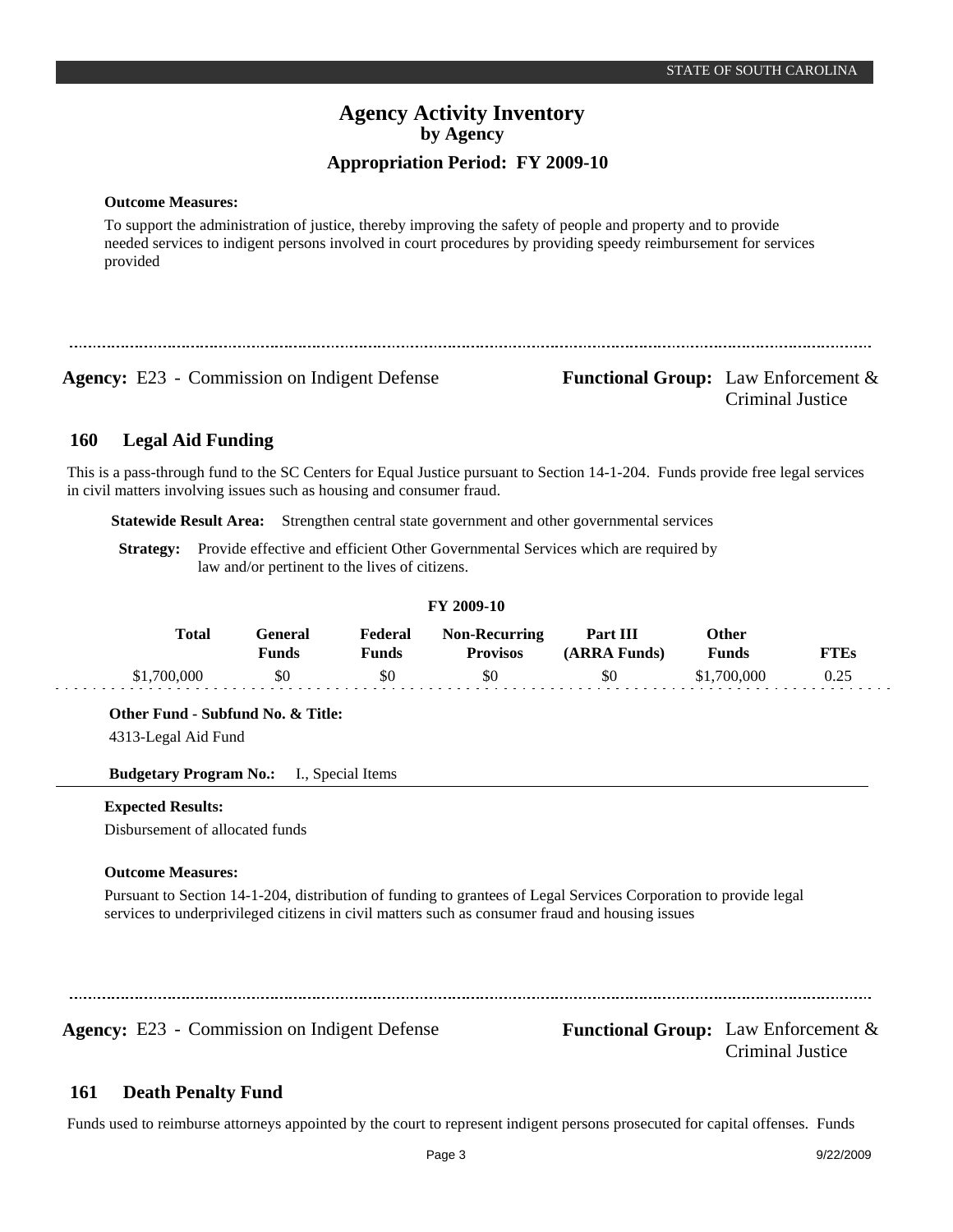# **Appropriation Period: FY 2009-10**

are disbursed pursuant to Section 16-3-26.

**Statewide Result Area:** Strengthen central state government and other governmental services

**Strategy:** Provide effective and efficient Other Governmental Services which are required by law and/or pertinent to the lives of citizens.

## **FY 2009-10**

| Total       | Feneral<br><b>Funds</b> | Federal<br>$T$ unds | <b>Non-Recurring</b><br><b>Provisos</b> | Part III<br>(ARRA Funds) | )ther<br>Funds | <b>FTEs</b> |
|-------------|-------------------------|---------------------|-----------------------------------------|--------------------------|----------------|-------------|
| \$2,500,000 | \$0                     | \$0                 | \$0                                     | \$0                      | \$2,500,000    | .00         |

**Other Fund - Subfund No. & Title:**

4313-Death Penalty Fund

**Budgetary Program No.:** I.

#### **Expected Results:**

Representation of indigent persons in a manner which protects their rights and complies with the US Constitution and with the Laws of SC governing capital cases.

#### **Outcome Measures:**

Provide payment for representation and expenses in capital trials. Provide payment for court reporters transcripts for Appellate Defense

Agency: E23 - Commission on Indigent Defense Functional Group: Law Enforcement &

Criminal Justice

#### **Conflict Fund 162**

Funds used to reimburse court appointed attorneys for legal services rendered in criminal cases. Attorneys are appointed pursuant to Court Rule 608 when the Public Defender's office has a conflict such as representing a co-defendant. Code Section 17-3-50

**Statewide Result Area:** Strengthen central state government and other governmental services

**Strategy:** Provide effective and efficient Other Governmental Services which are required by law and/or pertinent to the lives of citizens.

## **FY 2009-10**

| Total       | General<br>Funds | Federal<br>Funds | Non-Recurring<br><b>Provisos</b> | Part III<br>(ARRA Funds) | Other<br>Funds | <b>FTEs</b> |
|-------------|------------------|------------------|----------------------------------|--------------------------|----------------|-------------|
| \$2,500,000 | \$0              | \$0              | \$0                              | \$0                      | \$2,500,000    | 2.00        |

**Other Fund - Subfund No. & Title:**

4313-Conflict Fund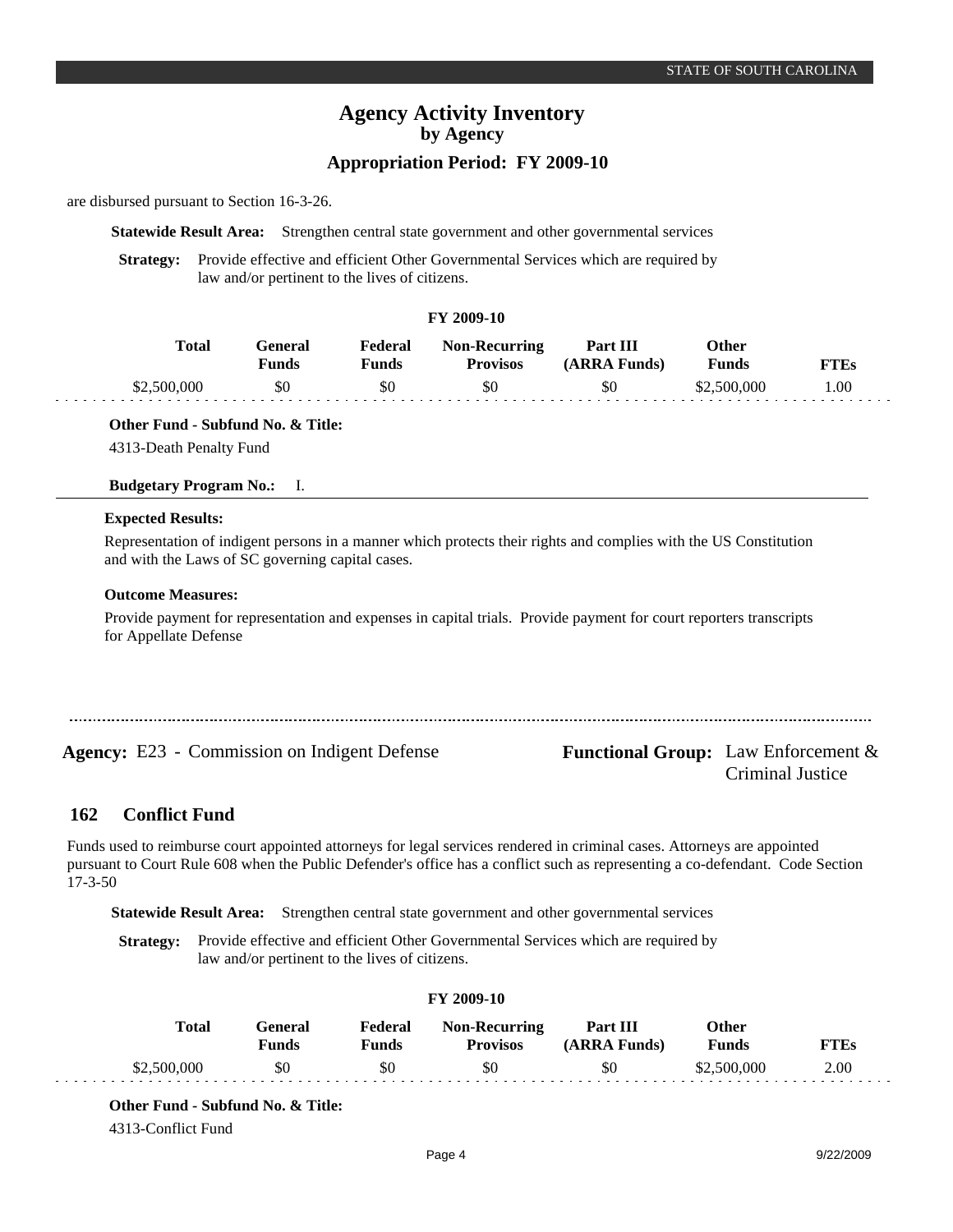## **Budgetary Program No.:** I.

#### **Expected Results:**

Timely payment for services rendered and to meet the increasing demands on this fund.

## **Outcome Measures:**

Provide payment for representation of indigents by court appointed counsel in non-capital criminal cases and Post Conviction Relief actions.

**Agency:** E23 - Commission on Indigent Defense **Functional Group:** Law Enforcement &

# Criminal Justice

#### **Civil Appointment Fund 163**

Funds used to reimburse attorneys appointed by the court in cases involving abuse and neglect, protective placement, and termination of parental rights. Fund is also used to pay attorneys appointed as Guardians Ad Litem and in Sexually Violent Predator actions. Funds are also allocated to Guardian ad Litem's Office, Division of Childrens Services

**Statewide Result Area:** Strengthen central state government and other governmental services

**Strategy:** Provide effective and efficient Other Governmental Services which are required by law and/or pertinent to the lives of citizens.

#### **FY 2009-10**

| Total | Feneral<br><b>Funds</b> | Federal<br>Funds | <b>Non-Recurring</b><br><b>Provisos</b> | Part III<br>(ARRA Funds) | Other<br><b>Funds</b> | <b>FTEs</b> |
|-------|-------------------------|------------------|-----------------------------------------|--------------------------|-----------------------|-------------|
| \$0   | SC                      |                  | \$0                                     | \$0                      | SС                    | .00.        |

**Other Fund - Subfund No. & Title:**

## **Budgetary Program No.:** I.

#### **Expected Results:**

Timely payment for services rendered and to meet the increasing demands on this fund.

#### **Outcome Measures:**

Provide representation of indigents by court appointed counsel in DSS actions, including Guardians ad Litem, Post Conviction Relief, Probate Court Commitments and Sexually Violent Predator cases.

Activity Not Funded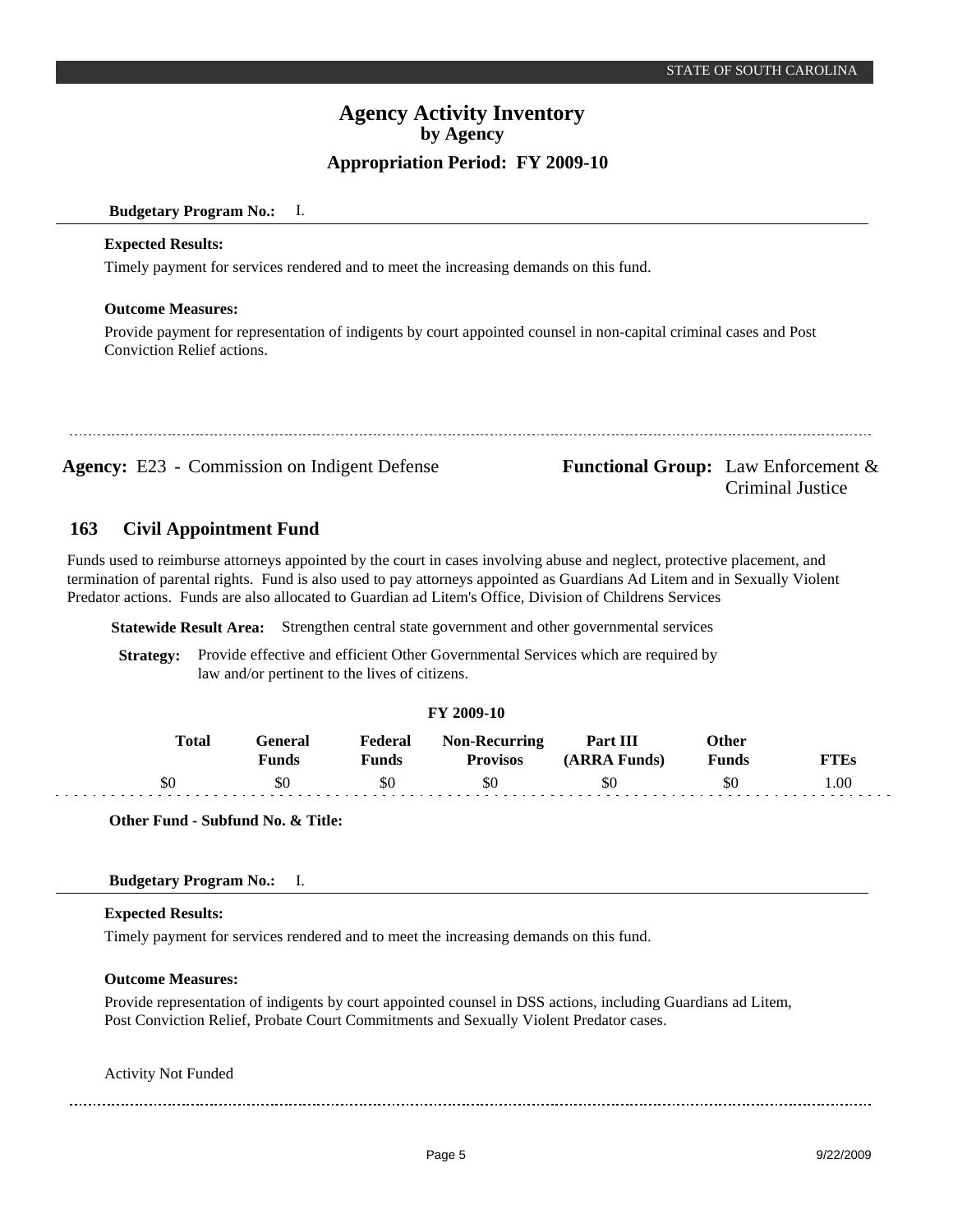# **Appropriation Period: FY 2009-10**

Agency: E23 - Commission on Indigent Defense Functional Group: Law Enforcement &

#### **Defense of Indigents Per Capita 164**

Funds distributed to Public Defender Corporations on a per capita basis pursuant to Section 17-3-70.

**Statewide Result Area:** Strengthen central state government and other governmental services

**Strategy:** Provide effective and efficient Other Governmental Services which are required by law and/or pertinent to the lives of citizens.

#### **FY 2009-10**

| Total       | General<br>Funds | Federal<br><b>Funds</b> | <b>Non-Recurring</b><br><b>Provisos</b> | Part III<br>(ARRA Funds) | Other<br>Funds | FTEs |
|-------------|------------------|-------------------------|-----------------------------------------|--------------------------|----------------|------|
| \$7,731,756 | \$3,708,704      | \$0                     | \$0                                     | \$0                      | \$4,023,052    | 0.25 |

#### **Other Fund - Subfund No. & Title:**

3035 (\$750,000) and 4313 (\$3,273,052) Defense of Indigent Per Capita

#### **Budgetary Program No.:** I.

## **Expected Results:**

Support of circuit public defender offices so that valuable and fiscally responsible legal services may continue. Offices should be staffed to handle a constantly increasing number of cases including magistrate's court cases pursuant to AL v. Shelton.

#### **Outcome Measures:**

Funding for operation of public defender offices statewide

Additional funding for implementation of Circuit Public Defender system.

**Agency:** E23 - Commission on Indigent Defense **Functional Group:** Law Enforcement &

Criminal Justice

#### **Criminal Domestic Violence 1660**

Funds distributed to Public Defender Corporations on a per capita basis.

**Statewide Result Area:** Strengthen central state government and other governmental services

**Strategy:** Provide effective and efficient Other Governmental Services which are required by law and/or pertinent to the lives of citizens.

## **FY 2009-10**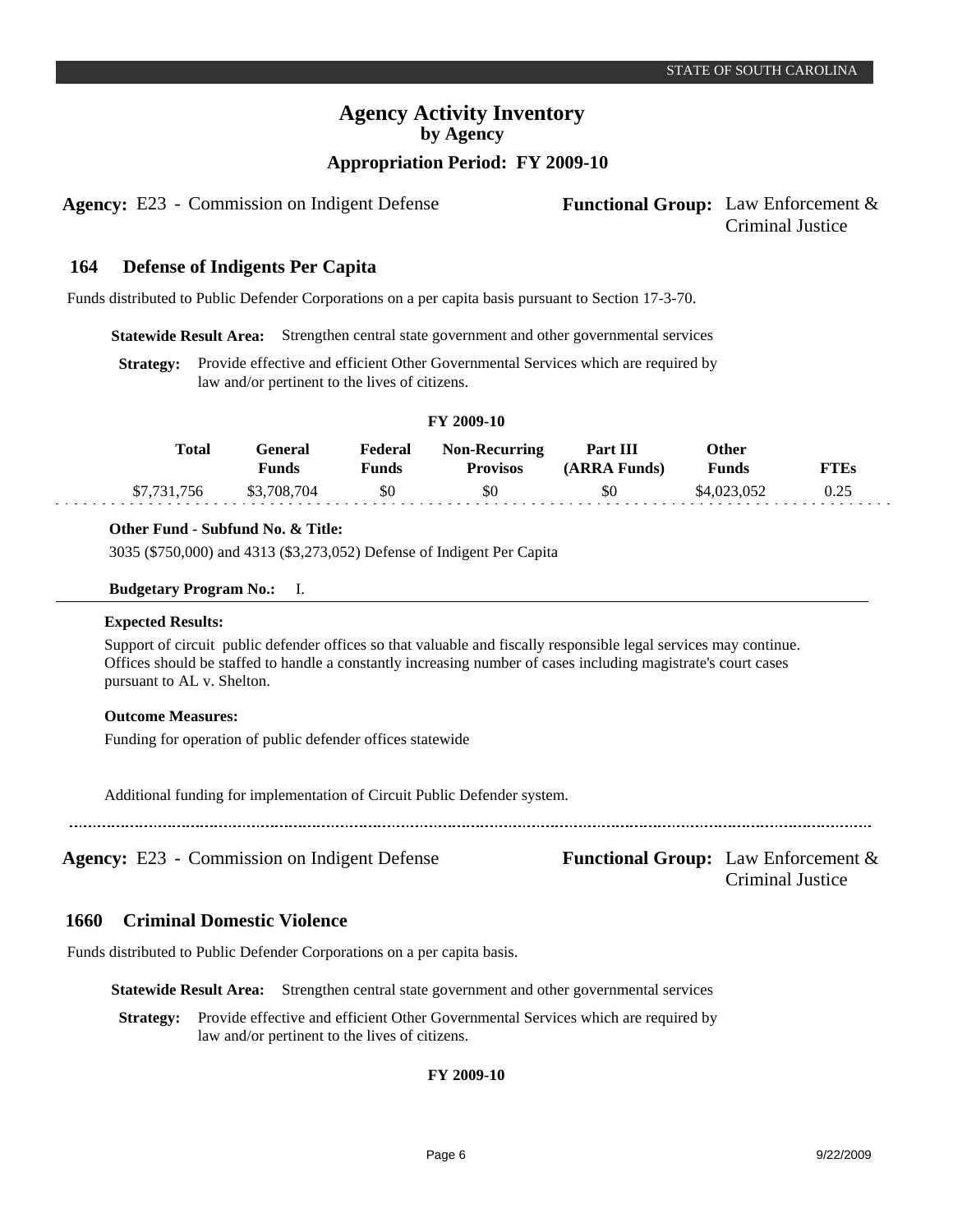## **Appropriation Period: FY 2009-10**

| <b>Total</b>                                        | <b>General</b><br><b>Funds</b>                                 | Federal<br><b>Funds</b> | <b>Non-Recurring</b><br><b>Provisos</b> | Part III<br>(ARRA Funds)                                                                                            | <b>Other</b><br><b>Funds</b> | <b>FTEs</b>      |
|-----------------------------------------------------|----------------------------------------------------------------|-------------------------|-----------------------------------------|---------------------------------------------------------------------------------------------------------------------|------------------------------|------------------|
| \$840,895                                           | \$840,895                                                      | \$0                     | \$0                                     | \$0                                                                                                                 | \$0                          | 0.25             |
|                                                     | Other Fund - Subfund No. & Title:                              |                         |                                         |                                                                                                                     |                              |                  |
| <b>NA</b>                                           |                                                                |                         |                                         |                                                                                                                     |                              |                  |
|                                                     | <b>Budgetary Program No.:</b> I. Special Item                  |                         |                                         |                                                                                                                     |                              |                  |
| <b>Expected Results:</b>                            |                                                                |                         |                                         |                                                                                                                     |                              |                  |
| Criminal Domestic Violence                          |                                                                |                         |                                         | Support of county public defender offices to provide adequate legal representation of indigent persons charged with |                              |                  |
| <b>Outcome Measures:</b>                            |                                                                |                         |                                         |                                                                                                                     |                              |                  |
|                                                     | Funding for indigents charged with Criminal Domestic Violence. |                         |                                         |                                                                                                                     |                              |                  |
|                                                     |                                                                |                         |                                         |                                                                                                                     |                              |                  |
|                                                     |                                                                |                         |                                         |                                                                                                                     |                              |                  |
| <b>Agency:</b> E23 - Commission on Indigent Defense |                                                                |                         |                                         | <b>Functional Group:</b> Law Enforcement &                                                                          |                              | Criminal Justice |
| 1791                                                | <b>DUI Defense of Indigents</b>                                |                         |                                         |                                                                                                                     |                              |                  |

Funds distributed to Public Defender Corporations on a per capita basis.

**Statewide Result Area:** Strengthen central state government and other governmental services

Strategy: Provide effective and efficient Other Governmental Services which are required by law and/or pertinent to the lives of citizens.

| <b>FY 2009-10</b> |                         |                  |                                         |                          |                       |             |  |  |  |
|-------------------|-------------------------|------------------|-----------------------------------------|--------------------------|-----------------------|-------------|--|--|--|
| Total             | General<br><b>Funds</b> | Federal<br>Funds | <b>Non-Recurring</b><br><b>Provisos</b> | Part III<br>(ARRA Funds) | <b>Other</b><br>Funds | <b>FTEs</b> |  |  |  |
| \$520.896         | \$520.896               | \$0              | \$0                                     | \$0                      | \$0                   | 0.25        |  |  |  |

**Other Fund - Subfund No. & Title:**

NA

**Budgetary Program No.:** I. Special Item

#### **Expected Results:**

Support of county public defender offices to provide adequate legal representation of indigent persons charged with DUI

## **Outcome Measures:**

Funding for representation of indigents charged with DUI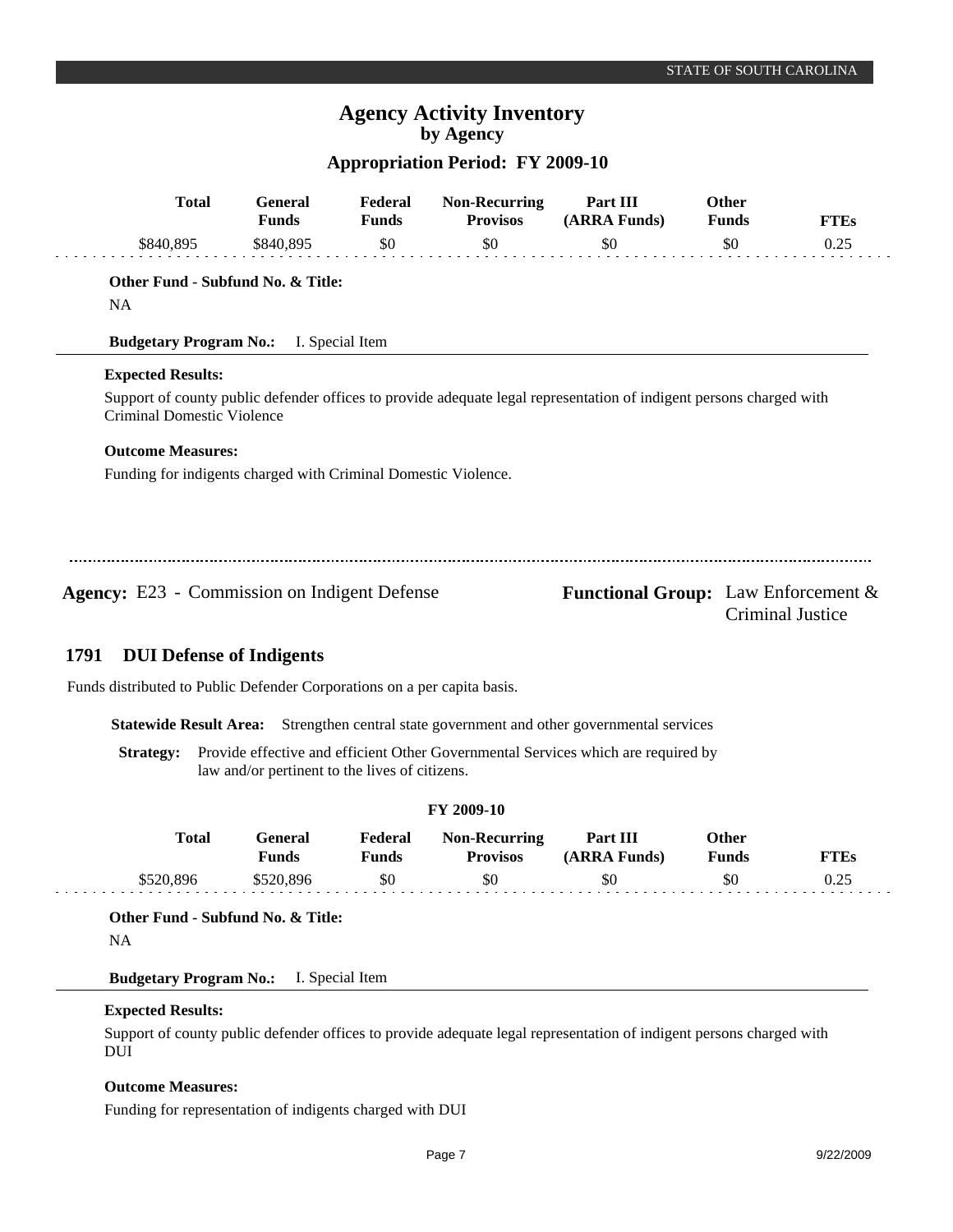| <b>Agency:</b> E23 - Commission on Indigent Defense | <b>Functional Group:</b> Law Enforcement $\&$<br><b>Criminal Justice</b> |
|-----------------------------------------------------|--------------------------------------------------------------------------|

#### **Death Penalty Trial Unit 1792**

Provide specialized assistance s in capital trials where local resources are inadequate or a conflict exists.

**Statewide Result Area:** Strengthen central state government and other governmental services

**Strategy:** Provide effective and efficient Other Governmental Services which are required by law and/or pertinent to the lives of citizens.

#### **FY 2009-10**

| Total    | ÷eneral<br>Funds | Federal<br>Funds | <b>Non-Recurring</b><br><b>Provisos</b> | Part III<br>(ARRA Funds) | Other<br>Funds | TTEs     |
|----------|------------------|------------------|-----------------------------------------|--------------------------|----------------|----------|
| 3500 000 |                  | \$0              |                                         | \$0                      | :500.000       | $0.00\,$ |

**Other Fund - Subfund No. & Title:** Proviso 47.1

## **Budgetary Program No.:** I.

#### **Expected Results:**

Deliver a cost effective method for death penalty trials resulting in fewer reversals due to defense counsel error.

#### **Outcome Measures:**

Provide high quality, cost effective representation in complex capital litigation

Activity Funded through allocation of funds in existing proviso

#### **Circuit Public Defenders & Staff 1898**

Staffing Statewide Circuit Public Defender System pursuant to 17-3-5 et. seq.

**Statewide Result Area:** Strengthen central state government and other governmental services

**Strategy:** Provide effective and efficient Other Governmental Services which are required by law and/or pertinent to the lives of citizens.

#### **FY 2009-10**

**Agency:** E23 - Commission on Indigent Defense Functional Group: Law Enforcement & Criminal Justice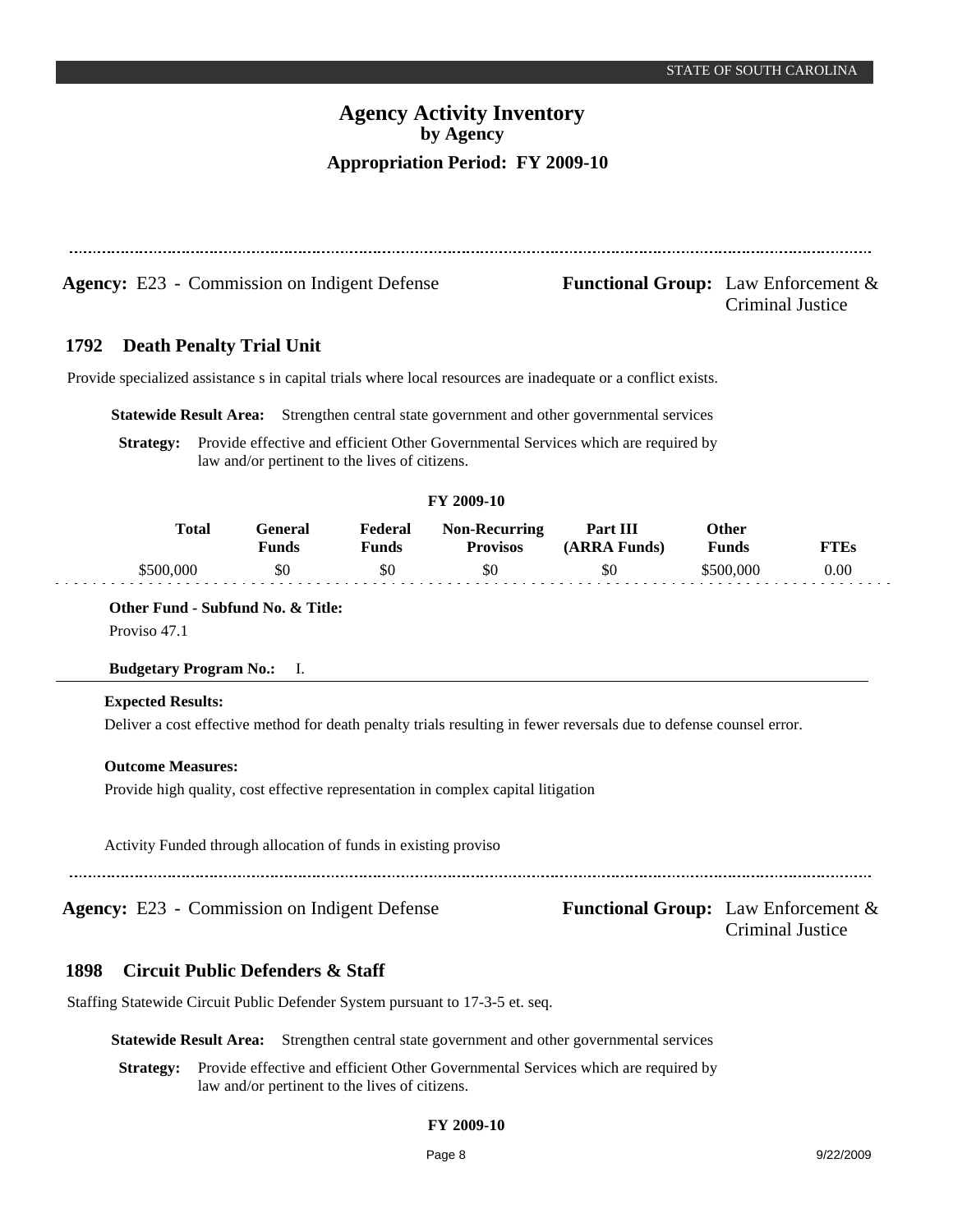# **Appropriation Period: FY 2009-10**

| \$0<br>\$0<br>\$4,238,278<br>\$4,238,278<br>\$0<br>\$0<br>32.00<br>Other Fund - Subfund No. & Title:<br><b>Budgetary Program No.:</b><br>Ш.<br><b>Expected Results:</b><br>Fully implemented statewide circuit public defender system<br><b>Outcome Measures:</b><br>To provide a statewide unified system for the delivery of indigent defense<br><b>Agency:</b> E23 - Commission on Indigent Defense<br><b>Functional Group:</b> Law Enforcement &<br>Criminal Justice<br>4.04% Mid-Year Reduction<br>9998<br>4.04% Mid-Year Reduction<br>Statewide Result Area: Strengthen central state government and other governmental services |  |  |  |  |
|----------------------------------------------------------------------------------------------------------------------------------------------------------------------------------------------------------------------------------------------------------------------------------------------------------------------------------------------------------------------------------------------------------------------------------------------------------------------------------------------------------------------------------------------------------------------------------------------------------------------------------------|--|--|--|--|
|                                                                                                                                                                                                                                                                                                                                                                                                                                                                                                                                                                                                                                        |  |  |  |  |
|                                                                                                                                                                                                                                                                                                                                                                                                                                                                                                                                                                                                                                        |  |  |  |  |
|                                                                                                                                                                                                                                                                                                                                                                                                                                                                                                                                                                                                                                        |  |  |  |  |
|                                                                                                                                                                                                                                                                                                                                                                                                                                                                                                                                                                                                                                        |  |  |  |  |
|                                                                                                                                                                                                                                                                                                                                                                                                                                                                                                                                                                                                                                        |  |  |  |  |
|                                                                                                                                                                                                                                                                                                                                                                                                                                                                                                                                                                                                                                        |  |  |  |  |
|                                                                                                                                                                                                                                                                                                                                                                                                                                                                                                                                                                                                                                        |  |  |  |  |
|                                                                                                                                                                                                                                                                                                                                                                                                                                                                                                                                                                                                                                        |  |  |  |  |
|                                                                                                                                                                                                                                                                                                                                                                                                                                                                                                                                                                                                                                        |  |  |  |  |
|                                                                                                                                                                                                                                                                                                                                                                                                                                                                                                                                                                                                                                        |  |  |  |  |
|                                                                                                                                                                                                                                                                                                                                                                                                                                                                                                                                                                                                                                        |  |  |  |  |
|                                                                                                                                                                                                                                                                                                                                                                                                                                                                                                                                                                                                                                        |  |  |  |  |
|                                                                                                                                                                                                                                                                                                                                                                                                                                                                                                                                                                                                                                        |  |  |  |  |
|                                                                                                                                                                                                                                                                                                                                                                                                                                                                                                                                                                                                                                        |  |  |  |  |
|                                                                                                                                                                                                                                                                                                                                                                                                                                                                                                                                                                                                                                        |  |  |  |  |
| FY 2009-10 4.04% Mid-Year Reduction<br><b>Strategy:</b>                                                                                                                                                                                                                                                                                                                                                                                                                                                                                                                                                                                |  |  |  |  |
| FY 2009-10                                                                                                                                                                                                                                                                                                                                                                                                                                                                                                                                                                                                                             |  |  |  |  |
| <b>Total</b><br>Part III<br><b>Other</b><br>General<br>Federal<br><b>Non-Recurring</b><br><b>Funds</b><br><b>Funds</b><br><b>Provisos</b><br>(ARRA Funds)<br><b>Funds</b><br><b>FTEs</b>                                                                                                                                                                                                                                                                                                                                                                                                                                               |  |  |  |  |
| \$0<br>0.00<br>$(\$418,553)$<br>\$0<br>\$0<br>\$0<br>$(\$418,553)$                                                                                                                                                                                                                                                                                                                                                                                                                                                                                                                                                                     |  |  |  |  |
| Other Fund - Subfund No. & Title:                                                                                                                                                                                                                                                                                                                                                                                                                                                                                                                                                                                                      |  |  |  |  |
| NA                                                                                                                                                                                                                                                                                                                                                                                                                                                                                                                                                                                                                                     |  |  |  |  |
| <b>Budgetary Program No.:</b><br>NA                                                                                                                                                                                                                                                                                                                                                                                                                                                                                                                                                                                                    |  |  |  |  |
| <b>Expected Results:</b>                                                                                                                                                                                                                                                                                                                                                                                                                                                                                                                                                                                                               |  |  |  |  |
| NA                                                                                                                                                                                                                                                                                                                                                                                                                                                                                                                                                                                                                                     |  |  |  |  |
| <b>Outcome Measures:</b>                                                                                                                                                                                                                                                                                                                                                                                                                                                                                                                                                                                                               |  |  |  |  |
| NA                                                                                                                                                                                                                                                                                                                                                                                                                                                                                                                                                                                                                                     |  |  |  |  |